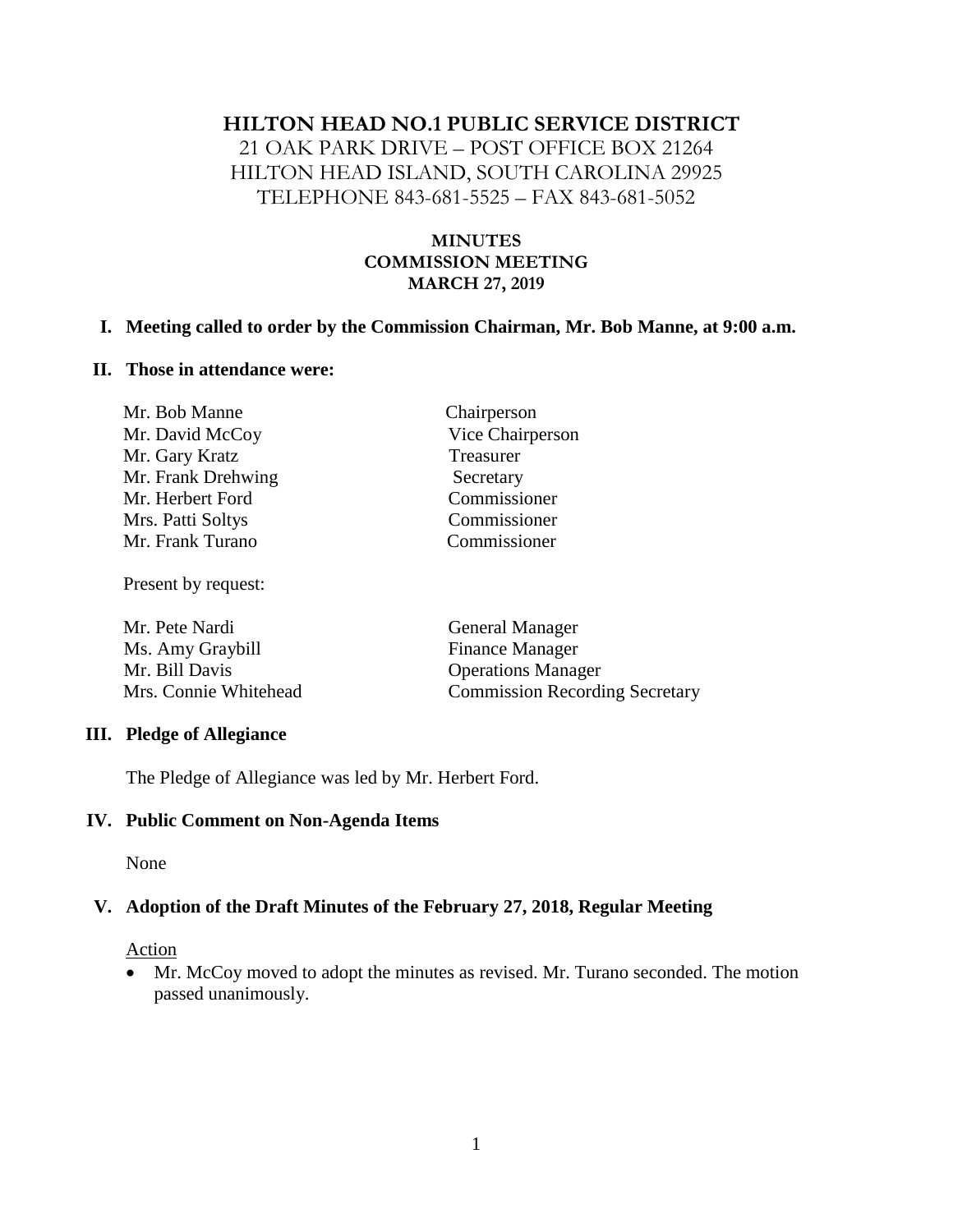## **VI. Adoption of the Draft Minutes of the Strategic Planning Session**

## Action

• Mr. Turano moved to adopt the minutes as revised. Mr. McCoy seconded. The motion passed unanimously.

# **VII. General Manager's Report**

### Key Discussion Points

- Mr. Nardi presented the General Manager's Report. A copy is included in the agenda packet.
- The PSD has received a final draft of AECOM's Future Water Supply Study, which identified 1.5 mgd of new supply without new capital, primarily through changing pumping regimens. Mr. Nardi said the report is available for review. Drehwing said he is going over the report and would get back to staff with any questions.

## **VIII. New Business**

## **A. Employee Commendation – James Washington**

Key Discussion Points

- Mrs. Soltys commended PSD employee James Washington on his positive attitude and efficient work during a recent after-hours line break near her home. Mr. Nardi said that Mr. Washington will receive recognition through the PSD's Employee Recognition Program.
- Mr. Turano added that the Port Royal Plantation general manager, Lance Pyle, has expressed to him his satisfaction with the response and service of Hilton Head PSD staff during the recent Hargray fiber-optic installation program.

## **IX. Strategic Planning Session Items**

## **A. Strategic Goals**

Key Discussion Points

- The board drafted several changes to the Strategic Goals & Directives at the previous strategic planning sessions.
- Staff presented the revised document to the full board for a vote.

## Action

• Mr. Drehwing moved to adopt the draft changes to the strategic goals as presented. Mr. Turano seconded. The motion passed unanimously.

## **B. Key Measurements**

## Key Discussion Points